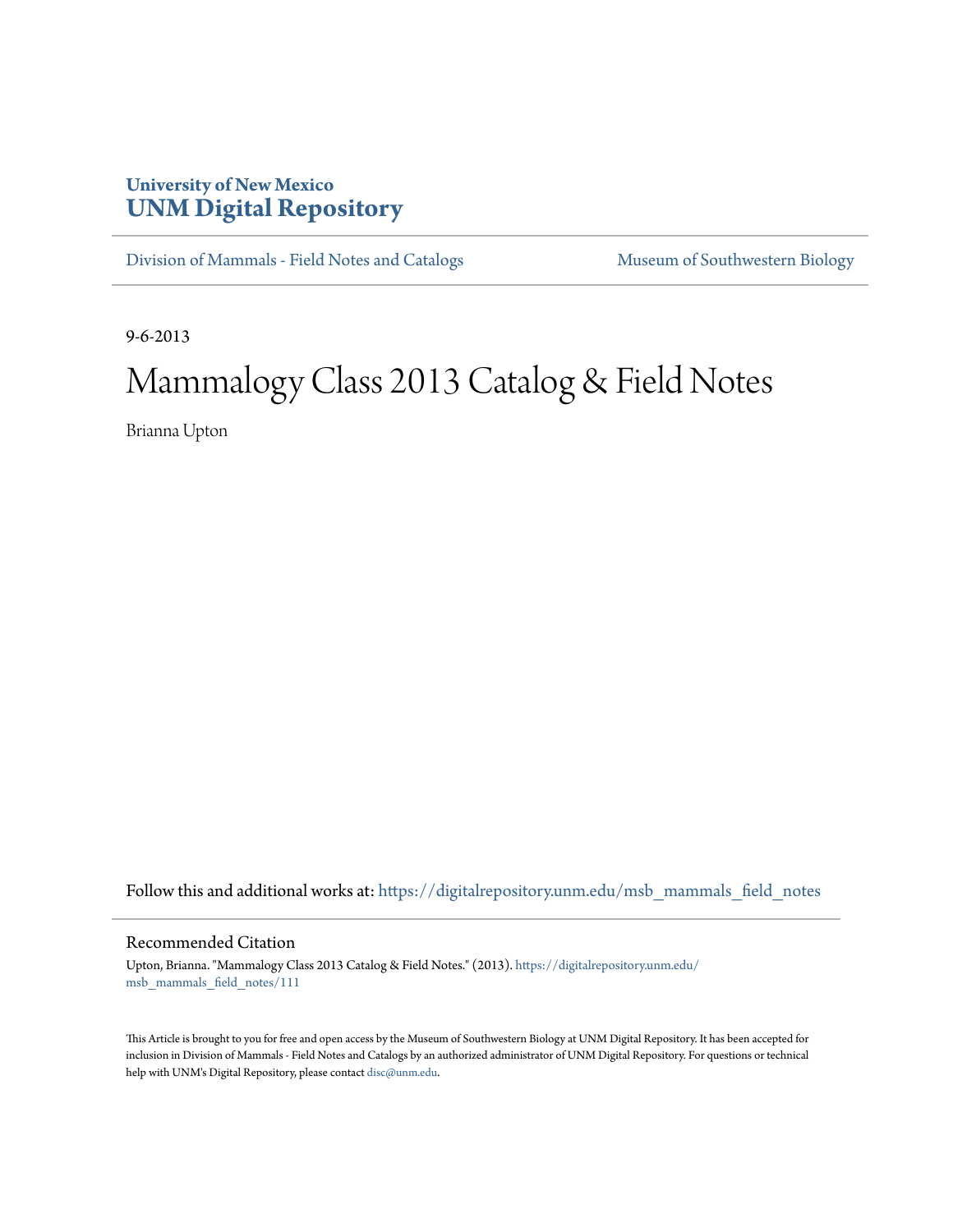| Draviaria provi                      |
|--------------------------------------|
| Mammology Fall' 13                   |
|                                      |
|                                      |
| Offical locality of Ladder Ranch:    |
|                                      |
| USA, NM, Sierra County, Ladder Ranch |
| 7.5 km Northof Animas Reak           |
| Le-8 September 2013.                 |
|                                      |
|                                      |
| General Site discription:            |
| Riparian area with cottonwoods       |
| that provide shade and cover         |
| from the afternoon thunderstorms.    |
| a nearby poind back cattails         |
| and hassed arenumber of              |
|                                      |
| masquitas, that probably enjoyed     |
| our stay.                            |
|                                      |
| Weather. September 6 evening         |
| <u>was warm. into the evening.</u>   |
| September 7. cooler with afternoon   |
| Hacunder sturms. Septenber 8         |
| Cool morning, a little damp from     |
|                                      |
| the evening.                         |
|                                      |
|                                      |
|                                      |
|                                      |
|                                      |
|                                      |
|                                      |
|                                      |
|                                      |
|                                      |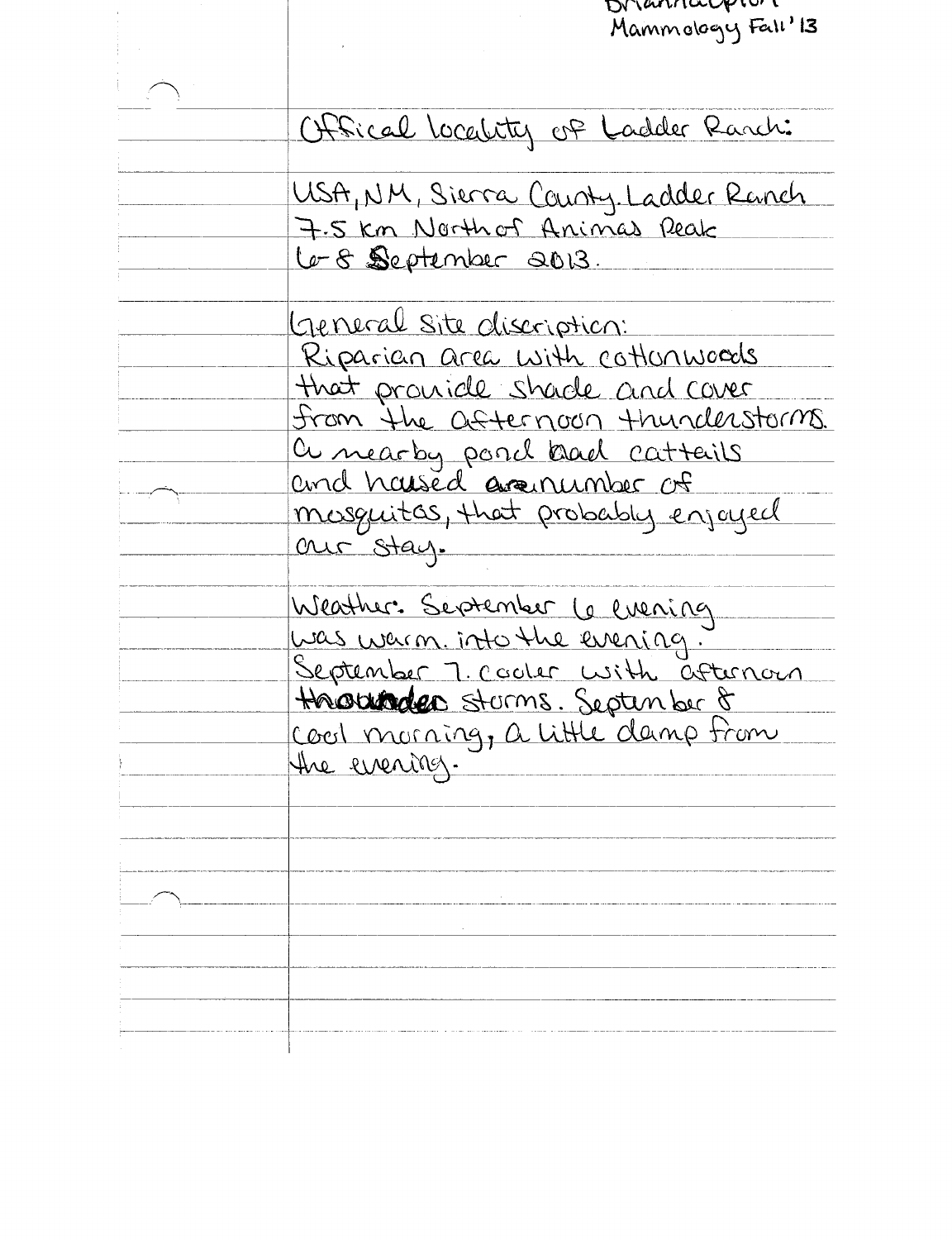| Feild Trip HI<br>$S_{L}\rho^{+}$ $L\rightarrow S_{0}$ $3013$   |
|----------------------------------------------------------------|
| We left for Ladder Ranch at 12 from                            |
| Urin Main campos. We then headed                               |
| South on 1-25 for about 90 miles                               |
| before stopping in Socorro at Blakes                           |
| Sor lunch. Where I are a very yunner                           |
| Cheese barager. Hensever I was kind of                         |
| disappointed that we didn't got the                            |
| Buckhorn. We then travel another                               |
| consiles where we turned left                                  |
| Onto NM-152 to Hillsborg, NM, from                             |
| I-25 South. From NM-152 We                                     |
| Hurned onto Ladder Ranch Proced.                               |
| The environnents on Ladder are                                 |
| very diverse. From riparianto                                  |
| derest scrub. We first stopped                                 |
| at the headquaters to sign all                                 |
| necessary proponent, before                                    |
| We set up our campsite. Clu                                    |
| Campoite was located near sexeral                              |
| baches of water which made it                                  |
| excellent for but nelting. I                                   |
| set up my tent at an old                                       |
| service road. Cyter setting up<br>our tents Cait, April, and I |
|                                                                |
| set up a trapline. I set 40                                    |
| snap traps bollowing the Animal<br>Ckeek. Many trees lined the |
| Creek creating a lot of vegitation                             |
| cover as usell as a mair water                                 |
| $\zeta_{\Lambda i}$ , red                                      |

 $\sim$   $\sim$   $\sim$   $\sim$   $\sim$ 

- .  $\mathcal{L}$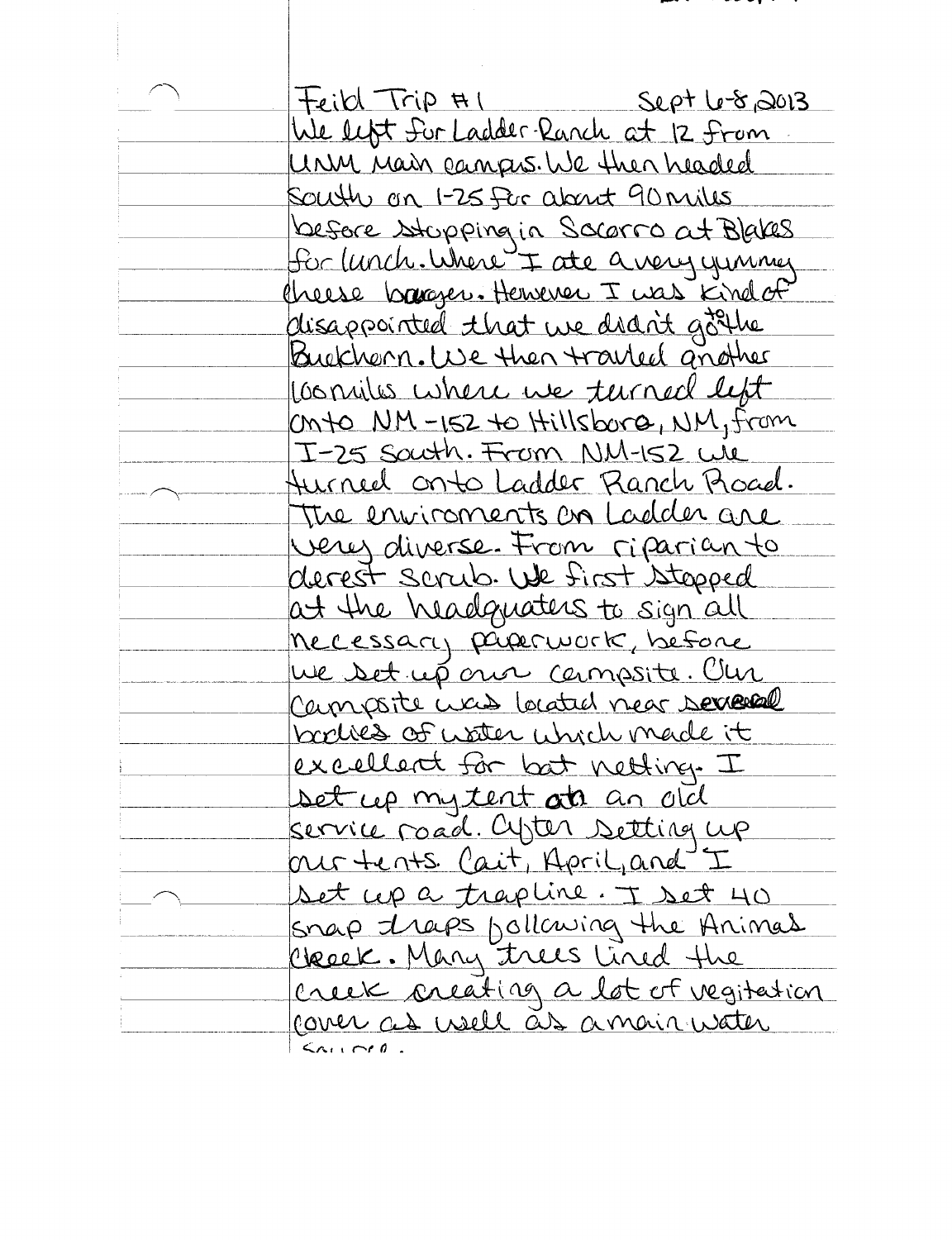$\mu$  uppon

ŧ

| We barted our "snaps" with a mixture                              |
|-------------------------------------------------------------------|
| of peanet butter + oat / Seed. as                                 |
| the sun begants set, we mostly                                    |
| hung out around the campfire                                      |
| gend. The weather was warm                                        |
| at least for me, which made the                                   |
|                                                                   |
| insects slightly annoying. It<br>Olidit cool down much during the |
| powant either. Late woke up anoud                                 |
| Ce 30 and waited as energone began                                |
| waking up. Sadly our treep line                                   |
| produced very little just                                         |
| Nectoma altoigula. I spent the                                    |
| rest of my day preparing                                          |
| <u>Apecimens. I sicinned + made</u>                               |
| Skeletens OF Chatecolipus intermedius                             |
| and Tadarida brasiliensis. Later in                               |
| the aftencon we experienced                                       |
| some shower storms that Last on                                   |
| and off the rest of the night. A rand                             |
| $5$ :00pm or so Cait, April, + I                                  |
| rebailed our traps. While valociting                              |
| we found that a skink bad                                         |
| gotten "Snapped". Bad day for                                     |
| The Skink. We then enjoyed                                        |
| a very yummy clinner that                                         |
| Bryan made us. Cait, April, + I                                   |
| had dishes that night, my arms                                    |
| a quite the workent from scubbing                                 |
|                                                                   |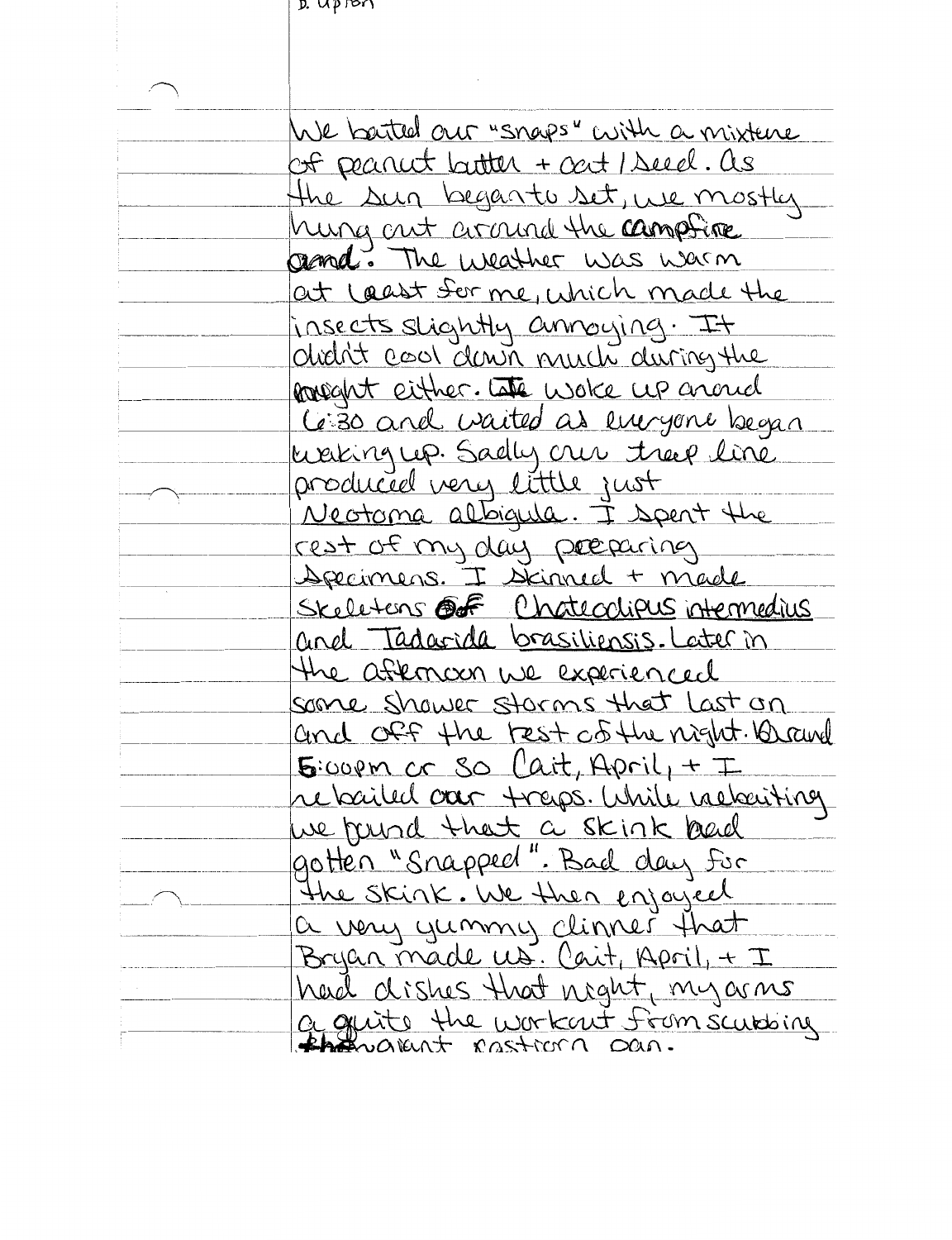B. Upton

|          | Once again we work varausel                                       |
|----------|-------------------------------------------------------------------|
|          |                                                                   |
|          | To:30 or so, as everyone was<br>busy getting ready to check and   |
|          | Collect our respective trap lines.                                |
|          | We had a buttle collection rate                                   |
|          | certaing 5 rocleats. De once                                      |
|          |                                                                   |
|          | agran caught <u>reotona</u> albigula, but                         |
|          | Captured two Peromyscus boyii                                     |
|          | and one Personiscus Leucopus. I                                   |
|          | didnt de any specimens, but                                       |
|          | Auped clean up the camp instead.                                  |
|          | We left arcund 11:30 driving                                      |
|          | the same way we came down.                                        |
|          | yerst transling in reverse. Dr. Shimidly                          |
|          |                                                                   |
|          | Los Lunas for gas and once                                        |
|          | onare once again chee we                                          |
|          | reacheded Albuguerque, around                                     |
|          |                                                                   |
|          | camping trip. I made new                                          |
|          | <u>Iriends in class and meet some</u>                             |
|          | new and interesting people. I                                     |
|          | heve always lared Toidder Ranch,<br>It seems like the last of the |
|          |                                                                   |
|          | wild west. I find trelaxing                                       |
|          | and charming and control                                          |
| I'm gard | tes experiencedits rich and abundent                              |
|          | Wildlive, addhaugh what I saw over                                |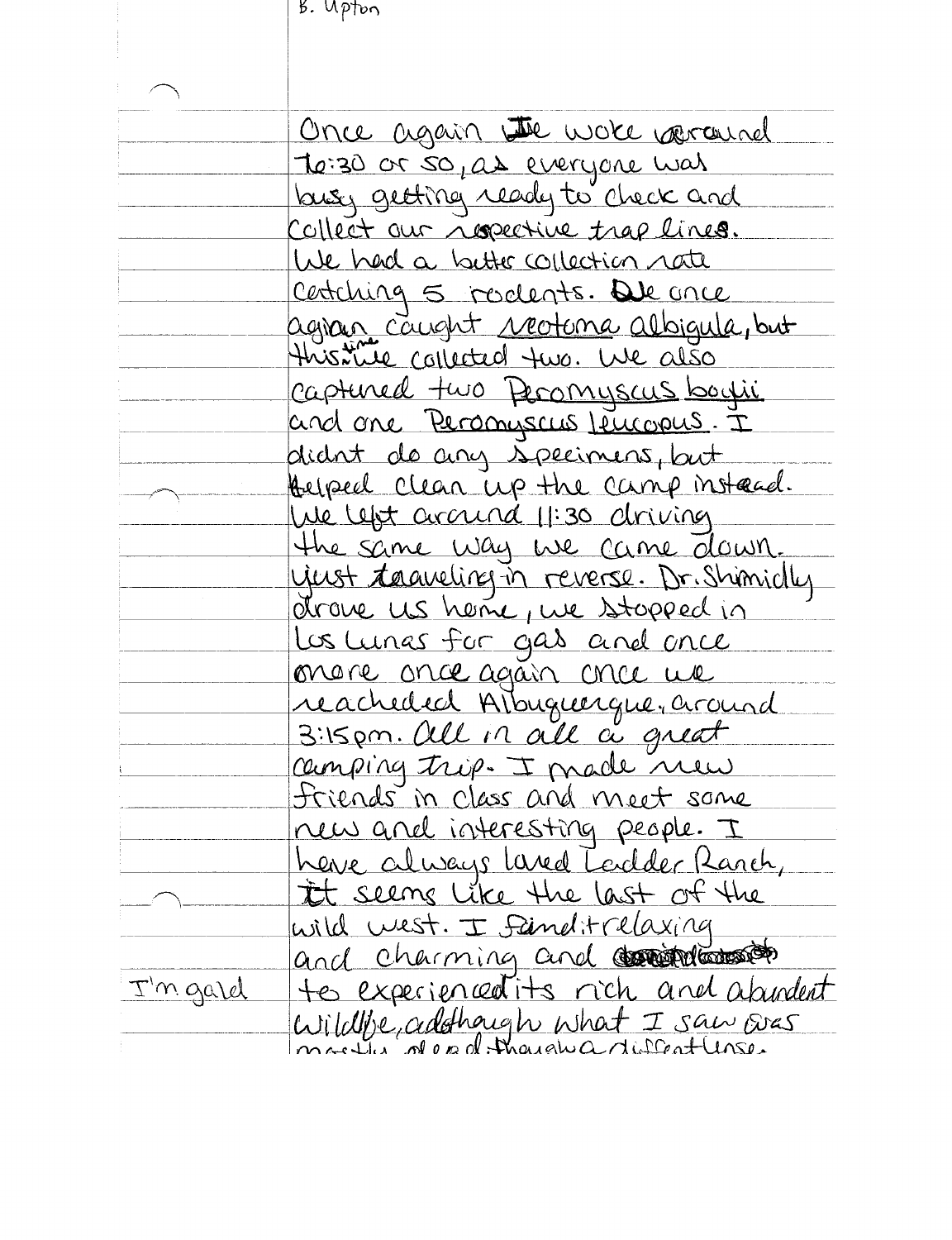|                 | B. Upton                        |
|-----------------|---------------------------------|
|                 |                                 |
|                 |                                 |
|                 |                                 |
|                 |                                 |
|                 |                                 |
|                 |                                 |
|                 | Map of trapline:                |
|                 |                                 |
|                 |                                 |
|                 |                                 |
|                 |                                 |
|                 |                                 |
|                 |                                 |
|                 |                                 |
|                 |                                 |
|                 | Frading 90 snaps<br>animas Code |
|                 | $\frac{1}{n}$                   |
|                 |                                 |
| mytent          |                                 |
|                 |                                 |
|                 | لزويلا<br>q.                    |
|                 | $\sqrt{2}$                      |
| eleterrice road | Road                            |
|                 |                                 |
|                 |                                 |
| ヽノ              |                                 |
|                 |                                 |
|                 | II                              |
|                 | $\bigoplus_{\mathcal{A}}$       |
|                 |                                 |
|                 | ⊭                               |
|                 |                                 |
|                 |                                 |
|                 |                                 |
|                 |                                 |
|                 |                                 |
|                 |                                 |
|                 |                                 |
|                 |                                 |
|                 |                                 |
|                 |                                 |
|                 |                                 |
|                 |                                 |
|                 |                                 |
|                 |                                 |
|                 |                                 |
|                 |                                 |
|                 |                                 |
|                 |                                 |
|                 |                                 |
|                 |                                 |
|                 |                                 |
|                 |                                 |
|                 |                                 |
|                 |                                 |
|                 |                                 |
|                 |                                 |
|                 |                                 |
|                 |                                 |
|                 |                                 |
|                 |                                 |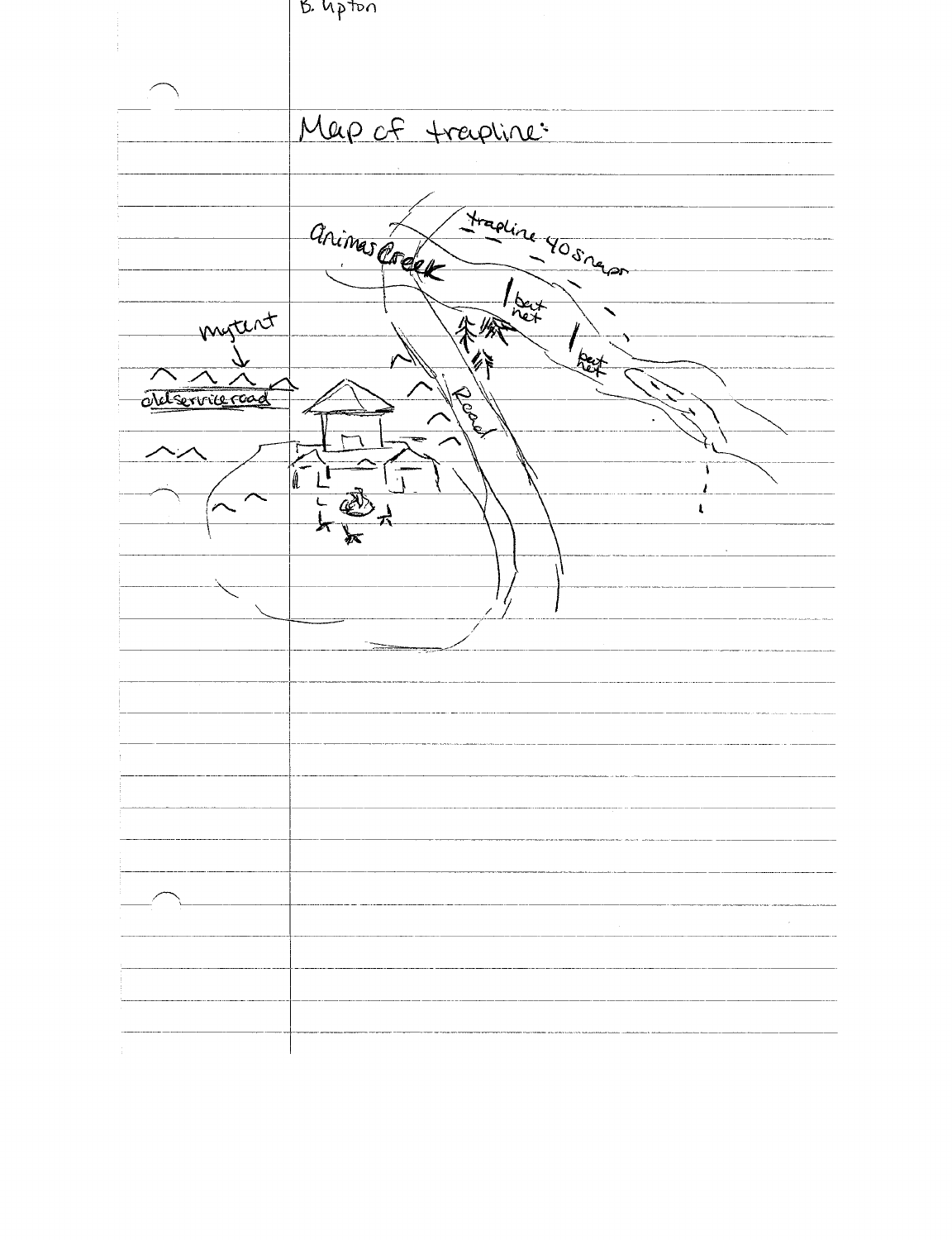| B. Upton                            |
|-------------------------------------|
|                                     |
|                                     |
| Trapline Information                |
| BCUI/CGSI/AMCI                      |
|                                     |
| 40 snap traps / 76 sherman traps    |
|                                     |
| along animas creek, in a riparian   |
| area with high kinderstory.         |
| Dominant plant species were         |
| Cottonwoods +                       |
| $174 + \frac{1}{25} = 1%$ leapteure |
| BCU 2/ CGS 2/ AMC 2                 |
|                                     |
| Same Location as before             |
|                                     |
| $5/74 = 6.5%$ 5 captures            |
|                                     |
|                                     |
|                                     |
|                                     |
|                                     |
|                                     |
|                                     |
|                                     |
|                                     |
|                                     |
|                                     |
|                                     |
|                                     |
|                                     |
|                                     |
|                                     |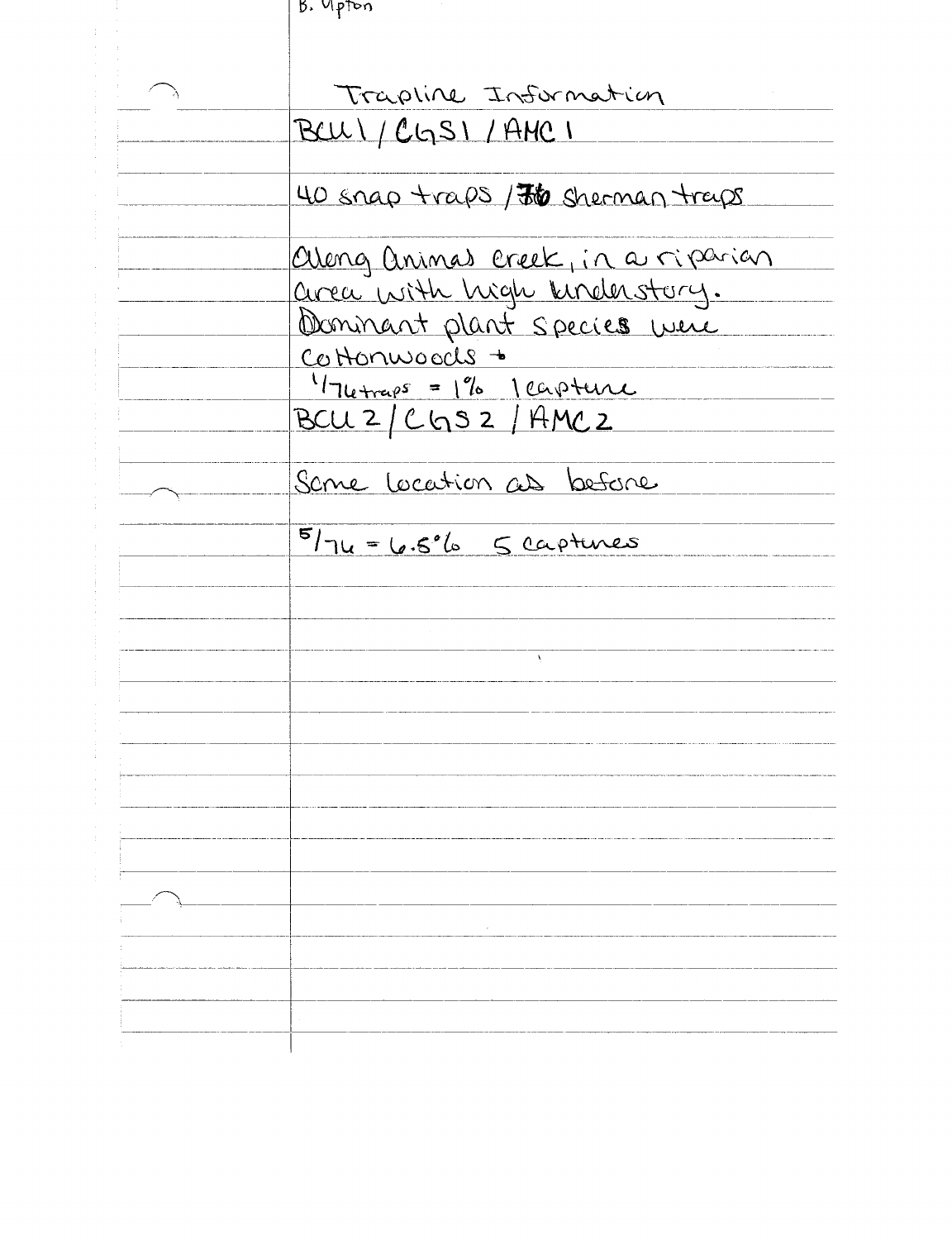| D. Upton |  |
|----------|--|
|          |  |

|              | Species Lost                                           |
|--------------|--------------------------------------------------------|
| $\mathbf{I}$ | Chatecorious intermedius                               |
|              | <u>Conepatus jeuconotus</u>                            |
|              | Dipoelomisnierriami                                    |
|              | Dipodemiys credi                                       |
|              | <u>Dipoelomys spectabilis</u>                          |
|              | <u>epus</u> californicus                               |
|              | Myotis thysanddes                                      |
|              | Myotis yumanensis                                      |
|              | Neotoma albigula                                       |
|              | Hespermophilis variegatus                              |
|              | Percorrateus Flaveus                                   |
|              | Perconogénes boughi                                    |
|              | Perogrifforme maniculateur                             |
|              |                                                        |
|              | <u> Pergnigions Neuroopus</u><br>Tadarida brasiliensis |
|              | Thomomys bottal                                        |
|              |                                                        |
|              |                                                        |
|              |                                                        |
|              |                                                        |
|              |                                                        |
|              |                                                        |
|              |                                                        |
|              |                                                        |
|              |                                                        |
|              |                                                        |
|              |                                                        |
|              |                                                        |
|              |                                                        |
|              |                                                        |

 $\label{eq:2} \frac{1}{\sqrt{2}}\int_{0}^{\infty}\frac{1}{\sqrt{2\pi}}\left(\frac{1}{\sqrt{2}}\right)^{2}d\mu_{\rm{eff}}$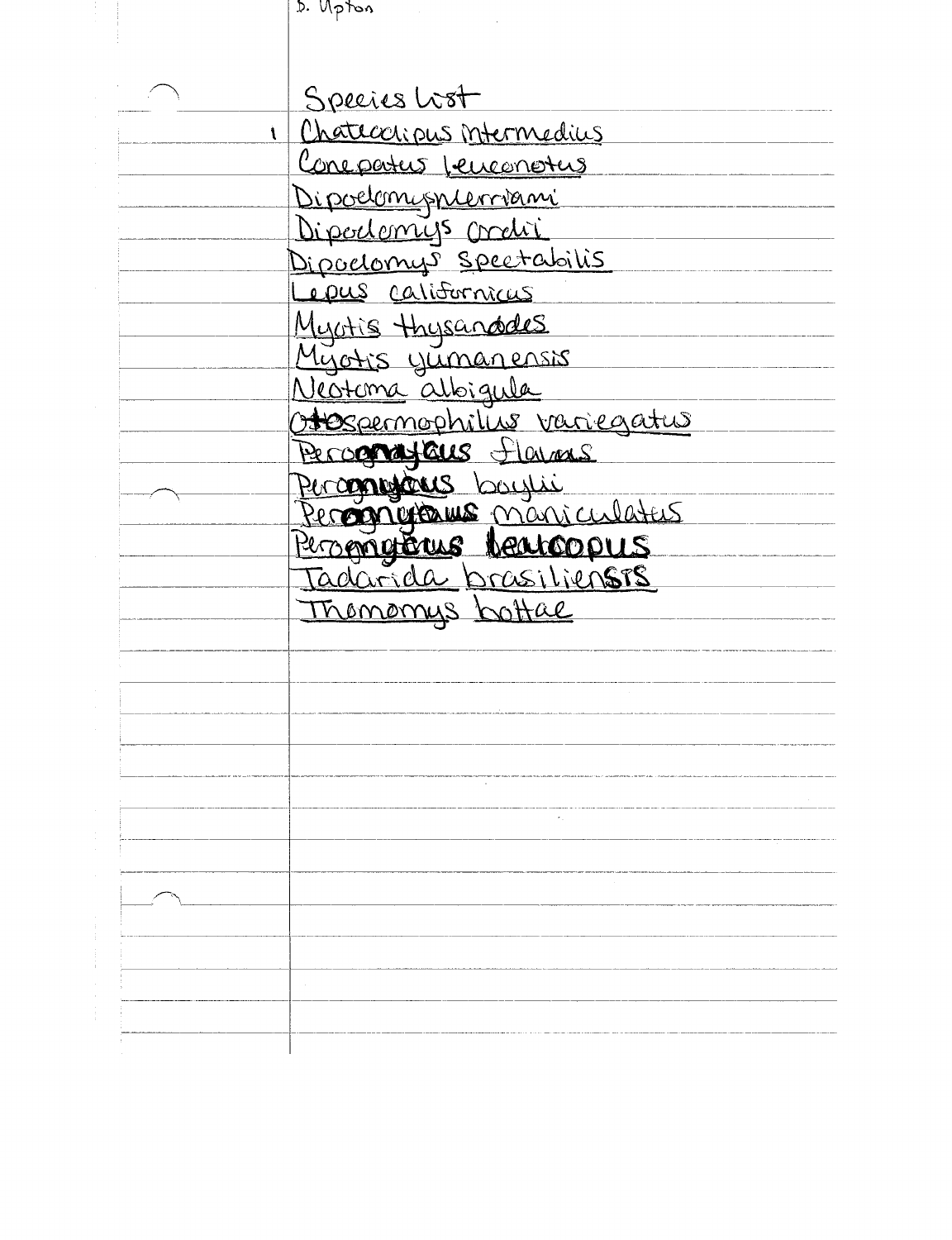ngth , q Participant List Robert Notchissey Marjoine McConnell Ernie Valdez David Schmidly Kayee Bull<br>Jocje Colella Marie Westover Schuyler Liphardt<br>Mitch Lowery Charl Teychen Tara Templeman of Hobert Scott SEL preem. Cepril Chavez Fernando Salazat-Micalles Julie Rannou Elizabeth Dickerour, agour<br>Courtney Mentoya : Courtney L Mon Elizabeth Dickerson Gydell Arsula Osterrieder U.Osterrade Cart (lin) Starek<br>Bryan McClean<br>Amanda Jones<br>Baby "the" Dog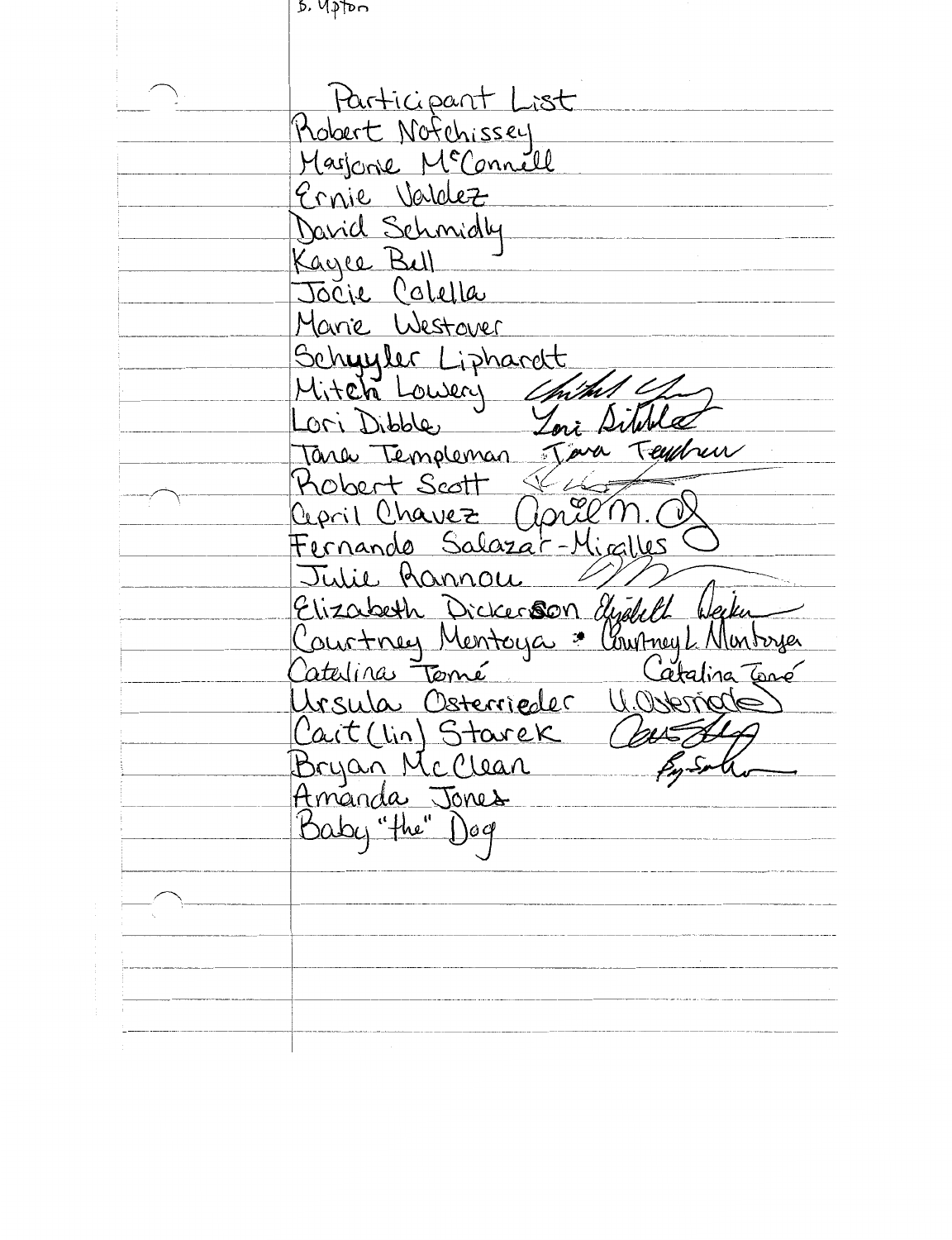$D$ -Uppon Cataloge USA, NM. Sierra County. Ladder Ranch 7.5km N. Of animas Peak 6-8 Sept. 2013  $och$ ) Tadarida brasiliensis 97-36-10-8=9.75g NK 216770 p<sup>7</sup> No repo  $719/13$ Chaetodipus intermedius 175-99-21-9=145  $(\infty)$ of No Reps NK 216760 9/7/13 USA, Alsaka. Baranot Tsland, Takatz Lake Lat. 57.10022 Leng 134.84450 <u>003) Microtus Oeconomus 122-12-13=44.89</u> ASAM, BLSCf& NK233177  $8122/10$ Ocu) Microtus Opeonomus 149-38-22-13=31.2g  $f$ esti  $a \times 1$  q  $q$  q  $|12|$   $a$   $a$  10  $N$  $a$   $33187$ <u>USA, WY Moss Agate Preservoir</u>  $T:27\omega$  R:  $79\omega$  8:1 Lat-42.339811 Long-106.250 W+ Ictidomys tridecentineatus  $005$ 212-71-29-6=73.99 NO PISC 9, 7130/1999 NK 233862